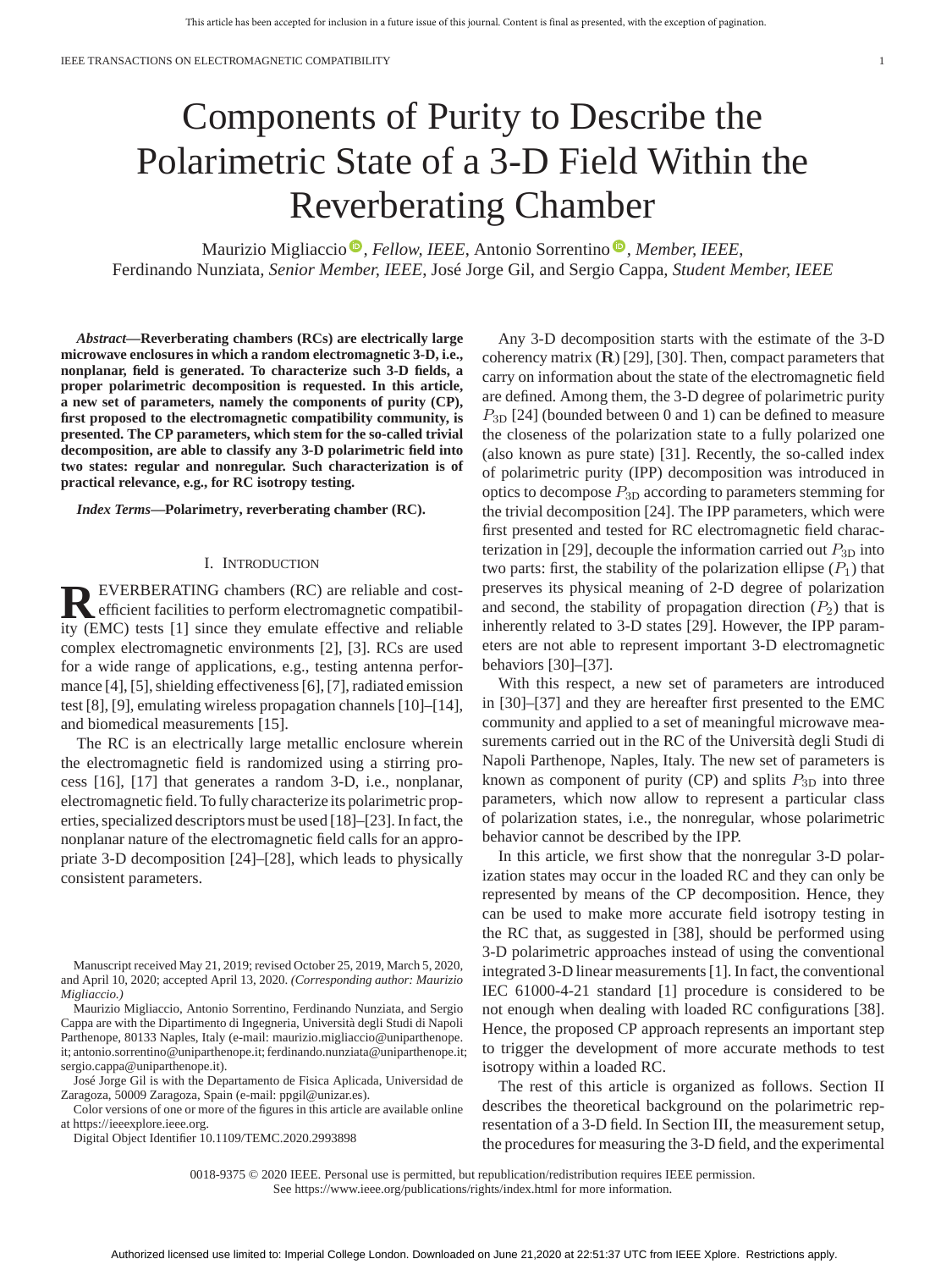results are shown and discussed. Finally Section IV concludes this article.

### II. THEORETICAL BACKGROUND

In this section, the theoretical background that underpins the description of the polarimetric properties of a generic 3-D electromagnetic field is detailed.

The complete characterization of the polarization properties of an electromagnetic field is given by the  $3 \times 3$  **R** matrix [30]

$$
\mathbf{R} = \langle \mathbf{E} \otimes \mathbf{E}^{\dagger} \rangle = \begin{pmatrix} \langle E_x E_x^* \rangle & \langle E_x E_y^* \rangle & \langle E_x E_z^* \rangle \\ \langle E_y E_x^* \rangle & \langle E_y E_y^* \rangle & \langle E_y E_z^* \rangle \\ \langle E_z E_x^* \rangle & \langle E_z E_y^* \rangle & \langle E_z E_z^* \rangle \end{pmatrix}
$$
(1)

where **E** is the Jones vector associated to the 3-D field whose components in an orthogonal linear reference frame are *Ex*,  $E_y$ , and  $E_z$ . ⊗ stands for the Kronecker product,  $\dagger$  and  $*$ stand for complex conjugate transposed and complex conjugate, respectively. Note that  $\langle \cdot \rangle$  represents the time averaging. Since, by construction, **R** is a complex Hermitian and semidefinite positive matrix, it can be diagonalized as

$$
\mathbf{R} = \mathbf{U} \text{diag}(\lambda_1, \lambda_2, \lambda_3) \mathbf{U}^{\dagger} = \sum_{k=1}^{3} \lambda_k (\mathbf{u}_k \otimes \mathbf{u}_k^{\dagger}) \qquad (2)
$$

where **U** is a unitary matrix whose columns are the eigenvectors, i.e.,  $\mathbf{u}_k$ , of **R**, whereas  $\lambda_k$  ( $k = 1, 2, 3$ ) are the nonnegative ordered eigenvalues, i.e.,  $\lambda_1 \geq \lambda_2 \geq \lambda_3 \geq 0$  and diag( $\cdot$ ) is a  $3 \times 3$  diagonal matrix where the elements of the main diagonal are specified in the brackets. **R** has the structure of a covariance matrix and the polarization state is completely described by means of the eigenvalues. Their sum is such that

$$
tr(\mathbf{R}) = \lambda_1 + \lambda_2 + \lambda_3 = I \tag{3}
$$

where *I* stands for the intensity of the field. Unlike the 2-D case, where the degree of polarization can be physically interpreted as the ratio between the polarized part and the total field intensity; in the 3-D case, this physical rationale in general can no longer be applied. This is due to the fact that **R** cannot be generally decomposed into its fully polarized and unpolarized parts [24].

A key parameter to describe the polarimetric state of a generic electromagnetic wave is the 3-D degree of polarization [22] that, in terms of invariants of **R**, is given by [30]

$$
P_{3\text{D}} = \sqrt{\frac{1}{2} \frac{3 \text{tr}(\mathbf{R}^2)}{\text{tr}(\mathbf{R})^2} - 1}
$$
(4)

where  $P_{3D}$  is strictly connected to the eigenvalues of **R** and it is bounded into the [0*,* 1] interval. In fact, a pure 3-D state is characterized by  $P_{3D} = 1$ , whereas a fully unpolarized 3-D state is characterized by  $P_{3D} = 0$  and results from a **R** matrix with three nonzero and equal eigenvalues.

Although *P*3<sup>D</sup> gives an overall measure of the polarimetric purity of a given 3-D polarization state [36], it does not provide complete information on all invariant polarimetric characteristics associated to the corresponding polarization matrix **R** [30]. According to the approach provided in [24] and [27], which grounds on mathematical properties of the eigenvalues of **R**, the structure of the polarization state of a generic 3-D wave can be modeled as a superposition of certain mutually incoherent states. With these respects, it is useful to proceed along the so-called trivial (or characteristic) decomposition of **R** [35]

$$
\mathbf{R} = P_1 \mathbf{R}_p + (P_2 - P_1) \mathbf{R}_m + (1 - P_2) \mathbf{R}_{u-3D} \tag{5}
$$

where

$$
\mathbf{R}_p = \mathbf{U}\text{diag}(1,0,0)\mathbf{U} \tag{6}
$$

$$
\mathbf{R}_m = \frac{1}{2} \mathbf{U} \text{diag}(1, 1, 0) \mathbf{U}^\dagger \tag{7}
$$

$$
\mathbf{R}_{u-3D} = \frac{1}{3}\mathbf{I} \tag{8}
$$

with **I** being the  $3 \times 3$  identity matrix.  $P_1$  and  $P_2$  are termed IPP and they weight the elementary states that characterize the generic 3-D state [30]

$$
P_1 = \frac{\lambda_1 - \lambda_2}{I} \quad \text{and} \quad P_2 = \frac{\lambda_1 + \lambda_2 - 2\lambda_3}{I}.
$$
 (9)

It is important to note that  $P_1$  deals with the stability of the polarization ellipse, preserving its physical meaning of 2-D degree of polarization, whereas  $P_2$  provides information on the stability of propagation direction [29]. The IPP parameters must satisfy the following inequality:

$$
0 \le P_1 \le P_2 \le 1. \tag{10}
$$

Also note that by using  $(3)$ ,  $(8)$ , and  $(9)$ ,  $P_{3D}$  can be expressed in terms of  $P_1$  and  $P_2$  according to the following quadratic average:

$$
P_{3D} = \sqrt{\frac{3}{4}P_1^2 + \frac{1}{4}P_2^2}.
$$
 (11)

It must be explicitly noted that a deeper physical understanding of the trivial decomposition and, therefore, a better interpretation of the physical features of a 3-D polarization state depend strongly on the matrix  $\mathbf{R}_m$  associated with the so-called discriminating state.

It is important to remark that the trivial decomposition physically interpreted by means of the IPP parameters does not allow to represent any 3-D polarimetric state [35]. In order to better clarify this key point, meaningful showcases are illustrated.

The matrices  $\mathbf{R}_p$  and  $\mathbf{R}_{u-3D}$  always represent a pure 3-D state and a 3-D unpolarized state, respectively. With respect to  $\mathbf{R}_m$ , following different cases must be distinguished.

1) When  $P_1 = P_2$ ,  $\mathbf{R}_m$  does not play any role in (4) that becomes

$$
\mathbf{R} = P_1 \mathbf{R}_p + (1 - P_1) \mathbf{R}_{u-3D}.
$$
 (12)

In this particular case, the 3-D polarization state can be considered an incoherent composition of a pure state and an unpolarized 3-D state.

In general,  $P_1 \neq P_2$ , so that the matrix  $\mathbf{R}_m$  plays a key role in the trivial decomposition. Two important cases must be distinguished, which are as follows.

1) When  $\mathbf{R}_m$  is a real matrix, necessarily  $\mathbf{R}_m = \frac{1}{2}\mathbf{I} =$  $\mathbf{R}_{u-2D}$  so that  $\mathbf{R}_m$  always corresponds to a 2-D unpolarized state (i.e., the electric field associated to this electromagnetic wave evolves fully randomly in a fixed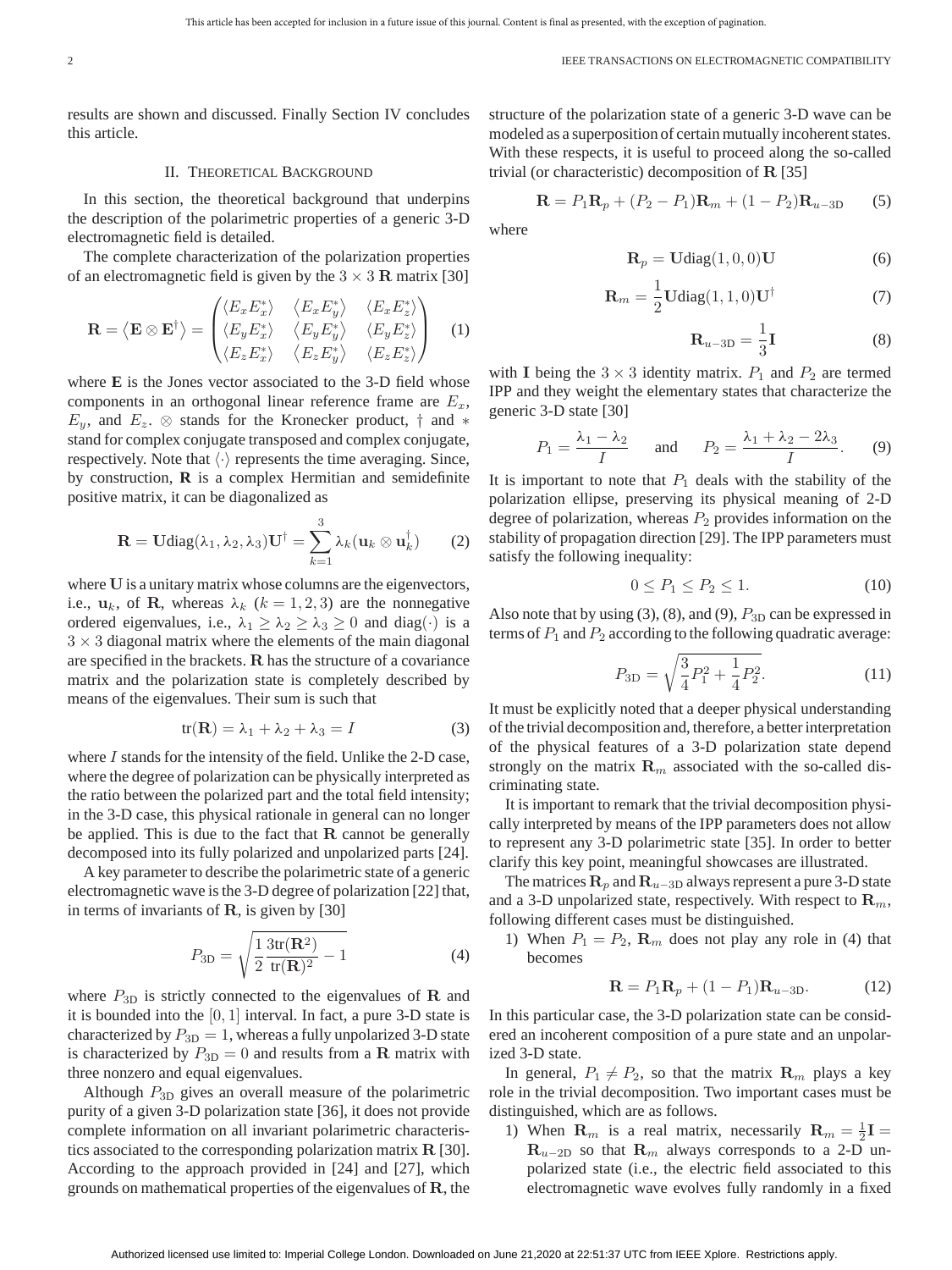plane). Hence, when  $\mathbf{R}_m$  is a real matrix, according to (4), the structure of the polarization state can be fully described by means of the incoherent superposition of a pure state  $(\mathbf{R}_p)$ , a 3-D unpolarized state  $(\mathbf{R}_{u-3D})$ , and a 2-D unpolarized state (**R***u*−2D). The generic states for which this physical rationale applies are termed regular states [35].

2) When  $\mathbf{R}_m$  is not a real matrix, there is no orthogonal (also known as laboratory) reference frame that diagonalizes the rank-3  $\mathbf{R}_m$  matrix and a unitary rotation matrix (6) must be used. The polarization states such that **R***<sup>m</sup>* is not a real matrix are termed nonregular states [35].

The concept of nonregularity relies on certain properties of the coherency matrix relative to its transformation under arbitrary rotations provided by the orthogonal similarity transformation  $\mathbf{Q}_0$ . Hence, it is instructive to split  $\mathbf{R}_m$  into its real  $(\mathbf{R}_R)$ and imaginary  $(\mathbf{R}_I)$  parts. As a result, we get to the intrinsic coherency matrix  $\mathbf{R}_0$  that contains the same information of  $\mathbf{R}_m$ and is given by [30]

$$
\mathbf{R}_0 \equiv \mathbf{Q}_0 \mathbf{R} \mathbf{Q}_0^{\mathrm{T}} = \mathbf{Q}_0 \mathbf{R}_R \mathbf{Q}_0^{\mathrm{T}} + i \mathbf{Q}_0 \mathbf{R}_I \mathbf{Q}_0^{\mathrm{T}}
$$

$$
= \begin{pmatrix} a_1 & 0 & 0 \\ 0 & a_2 & 0 \\ 0 & 0 & a_3 \end{pmatrix} + \begin{pmatrix} 0 & -in_{03} & in_{02} \\ in_{03} & 0 & -in_{01} \\ -in_{02} & in_{01} & 0 \end{pmatrix} \tag{13}
$$

where T stands for transpose, *i* is the imaginary unit, and the nonnegative real parameters  $a_{js'}$  are the eigenvalues of  $\mathbf{R}_R$ , also known as principal intensities. **Q**<sup>0</sup> is defined so as to satisfy  $a_1 \ge a_2 \ge a_3$ , and  $n_{0j s'}$  are the components of the intrinsic angular momentum vector  $\mathbf{n}_0 \equiv (n_{01}, n_{02}, n_{03})^T$  of the state with respect to the so-called intrinsic reference frame  $X_0Y_0Z_0$ [35]. CP parameters, namely the degree of linear polarization *Pl*, the degree of circular polarization *Pc*, and the degree of directionality  $P_d$  are defined from  $\mathbf{R}_0$  as follows [30], [34]:

$$
P_l = \frac{a_1 - a_2}{a_1 + a_2 + a_3}
$$
  
\n
$$
P_c = \frac{\sqrt{n_{01}^2 + n_{02}^2 + n_{03}^2}}{a_1 + a_2 + a_3}
$$
  
\n
$$
P_d = \frac{a_1 + a_2 - 2a_3}{a_1 + a_2 + a_3}.
$$
\n(14)

The three CP parameters are invariant under orthogonal transformations (rotations in the real space) and provide a meaningful framework to describe any 3-D polarization state in terms of quantities that are intrinsic for each given state [34], [35]. Other mathematical properties associated with CP parameters as well as their expressions in terms of the nine 3-D Stokes parameters are provided in [20]–[28]. It is often useful to combine  $P_l$  and  $P_c$  into an overall degree of elliptical purity  $P_e$  that accounts jointly the degrees of linear and circular polarization [36]

$$
P_e = \sqrt{P_l^2 + P_c^2}.
$$
 (15)

The parameter  $P_d$  measures how close the polarization state described by **R** is to a 2-D polarization state. It is also worth to recall that  $P_{3D}$  can be expressed in terms of CP parameters as



Fig. 1. Feasible region for IPP parameters  $(P_1, P_2)$  is determined by the triangle "ABC," whereas the feasible region for CP parameters  $(P_e, P_d)$  also includes the shadowed blue area. For both representations, the points "A" and "C" correspond to regular states. The shadowed blue area (except for the straight line AC) is exclusive of nonregular states, whereas the points inside the triangle "ABC" can result from either regular or nonregular states. The point "E" corresponds to the nonregular state measured in the proposed loaded RC configuration.

follows:

$$
P_{3D} = \sqrt{\frac{3}{4} \left( P_l^2 + P_c^2 \right) + \frac{1}{4} P_d^2} = \sqrt{\frac{3}{4} P_e^2 + \frac{1}{4} P_d^2}.
$$
 (16)

The CP parameters always satisfy the following inequalities:

$$
P_l^2 \le P_d^2 \le 1\tag{17}
$$

$$
0 \le P_e^2 \le 1. \tag{18}
$$

According to the aforementioned rationale, **R** represents a regular state if and only if  $P_e = P_1$  and  $P_d = P_2$ . Therefore, the theoretical framework that includes the trivial decomposition and the CP parameters allows a physically consistent interpretation of 3-D states distinguishing between regular and nonregular states.

The peculiar features and differences between IPP and CP indicators can be simply understood by contrasting IPP  $(P_1, P_2)$ and CP  $(P_e, P_d)$  parameters on the 2-D purity space depicted in Fig. 1. The vertical (horizontal) axis includes  $P_2$  and  $P_d$  ( $P_1$  and *Pe*). The feasible region related to the IPP parameters consists of the triangle "ABC," whereas the feasible region of the CP parameters consists of the "ABC" triangle augmented by the shadowed blue area.

The points "A" ( $P_{3D} = 0$ ) and "C" ( $P_{3D} = 1$ ) represent regular fully unpolarized and polarized 3-D states, respectively. The straight line  $\overline{AC}$  is exclusive of regular states since it calls for  $P_1 = P_2$ . The shadowed blue area (except for the AC segment) is exclusive of nonregular states since it calls for  $P_2 \neq P_d$  and  $P_1 \neq P_e$ . The triangle "ABC" (except for the points "A," "C," and the segment  $\overline{AC}$ ) calls for either regular or nonregular states. In particular, for a given  $P_{3D}$  value, IPP and CP parameters describe a common elliptical branch and they coincide only and only if a regular state is in place.

As an illustrative example, the elliptical branch that corresponds to  $P_{3D} = 0.5$  is depicted as dashed red line in Fig. 1. One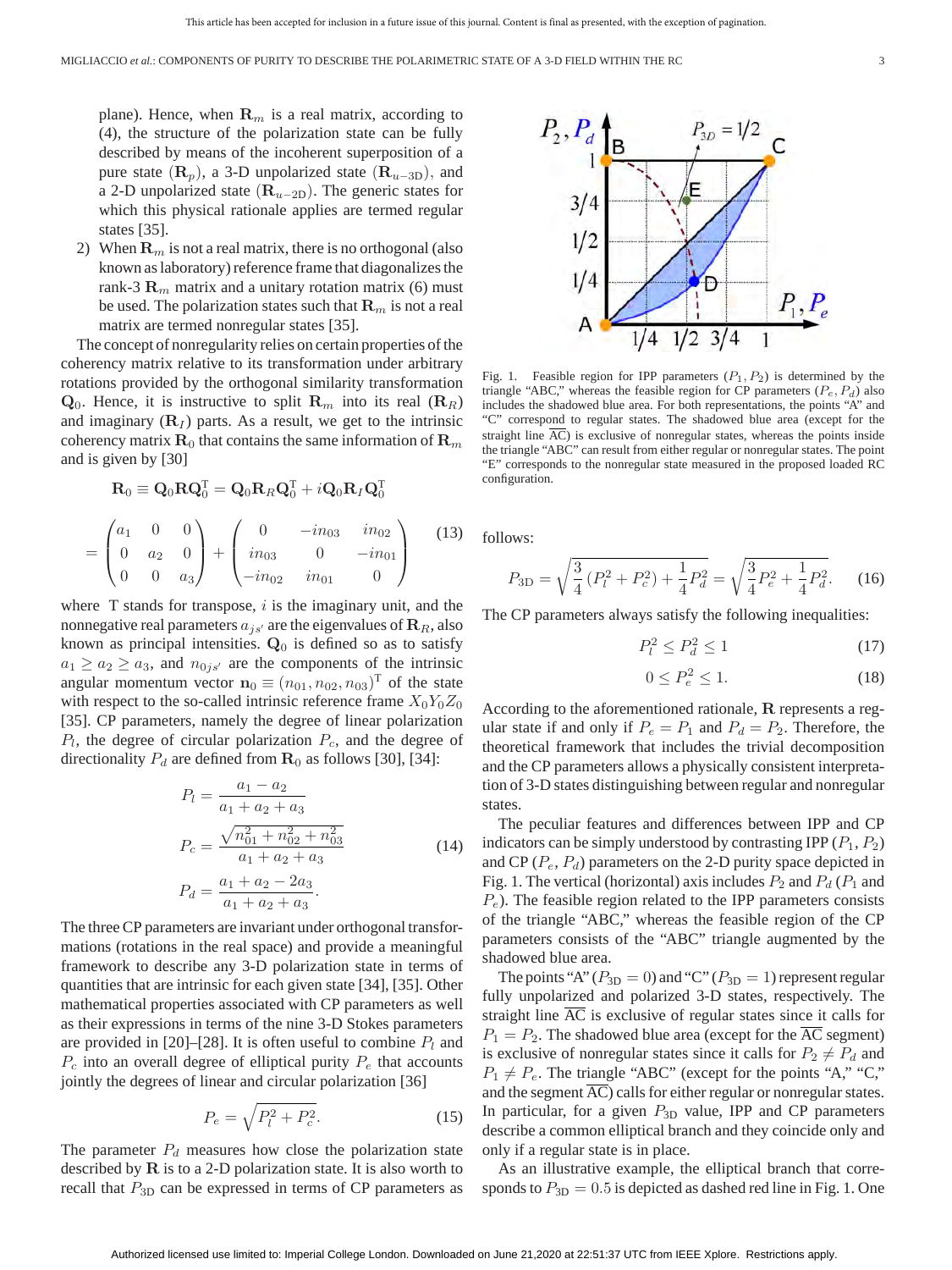

Fig. 2. RC of the UNP. (a) RC configuration, (b) RF standard absorber.

can note that it includes all the discriminating states [i.e., **R***<sup>m</sup>* matrix in (5)] that result from  $P_1 = 0$  and  $P_2 = 1$ . Regular states are achieved if and only if  $P_1 = P_e$  and  $P_2 = P_d$ . It is worth showing the point "D" that, belonging to the shadowed region, results from a nonregular state. In particular, as shown in [37], the point "D" represents a state with maximum nonregularity.

To summarize, the framework that lies on the trivial decomposition together with the CP allows interpreting and classifying polarization states in an objective way and provides a proper way to distinguish between regular and nonregular states.

### III. EXPERIMENTAL RESULTS

In this section, a meaningful set of experiments are presented and discussed to show the physical significance and the interconnection among *P*3D, IPP and CP parameters, and the limits of IPP.

Measurements are performed using a  $8\text{-m}^3$  cubic RC whose setup is depicted in Fig. 2. Within the chamber, three mechanical stirrers, S1, S2, and S3, operate in continuous mode to randomize the input electromagnetic field. S1 and S2 are placed on the left wall and in front of the entrance door, respectively, whereas S3 is placed on the top of the chamber. Two Narda Waveguide Horn Antennas certified to work in *X*-band, i.e., from 8.5 to 12.4 GHz frequency range, are used. The two antennas do not face each other, i.e., a non-line-of-sight configuration is adopted, and they are placed at about 1 m on the floor on Styrofoam supports that are transparent to the electromagnetic field. A twoport Agilent Technologies vector network analyzer is used to measure the complex parameter  $S_{21}$ . It is important to note that the statistics of  $S_{21}$  are equivalent to the statistics of the Cartesian field components inside an RC [39], [40].

The calibration procedure is carried out using the CalKit 85400 and the response and isolation procedure. All the experiments refer to a 12-GHz electromagnetic field and different RC configurations are considered, which are obtained by varying the number and the position of the microwave absorbers. The measurements are performed by aligning the transmitting antenna to each of the three axis of an orthogonal Cartesian reference system centered into the transmitting antenna. For each transmitted linearly polarized wave, the receiving antenna is aligned to each of the three axis of an orthogonal Cartesian



Fig. 3. Unloaded RC. *P*3<sup>D</sup> evaluated measuring CPs (green dotted line) and IPPs (red dot continuous line). The transmitting antenna is polarized along the x-axis.



Fig. 4. Unloaded RC. *P*<sup>1</sup> (blue line) and *P*<sup>2</sup> (red line) are shown when the transmitting antenna is polarized along the x-axis.

reference system centered into the receiving antenna [29]. For each receiving antenna position, 32 independent measurements are obtained by averaging 500 field samples. It is worth noting that since the continuous stirring mechanism is adopted, the geometry of the RC and its boundary conditions are continuously changing during the measurement time. Hence, rotating the antenna is not expected to significantly affect the measurement process [17]. In addition, the average field measured within a well-stirred RC has been shown in [41] to be independent of the antennas used. The IPP and CP parameters are then offline evaluated and analyzed using the LabVIEW environment.

The first experiment refers to the unloaded RC configuration and aims at verifying that IPP (11) and CP (16) parameters allow the same physical interpretation of the field within the RC when a regular state is in place. In Fig. 3, the transmitting antenna is aligned with the x-axis of a Cartesian reference system and *P*3<sup>D</sup> is shown in red continuous line (IPP) and green dotted line (CP). As expected, the two lines are almost completely overlapped resulting in  $P_{3D}$  values (mean  $\pm$  standard deviation) equal to 0*.*079 ± 0*.*038 and 0*.*076 ± 0*.*038 for the IPP and CP cases, respectively (see Table I). *P*3<sup>D</sup> values obtained in this experiment, according to what formerly experienced in [23]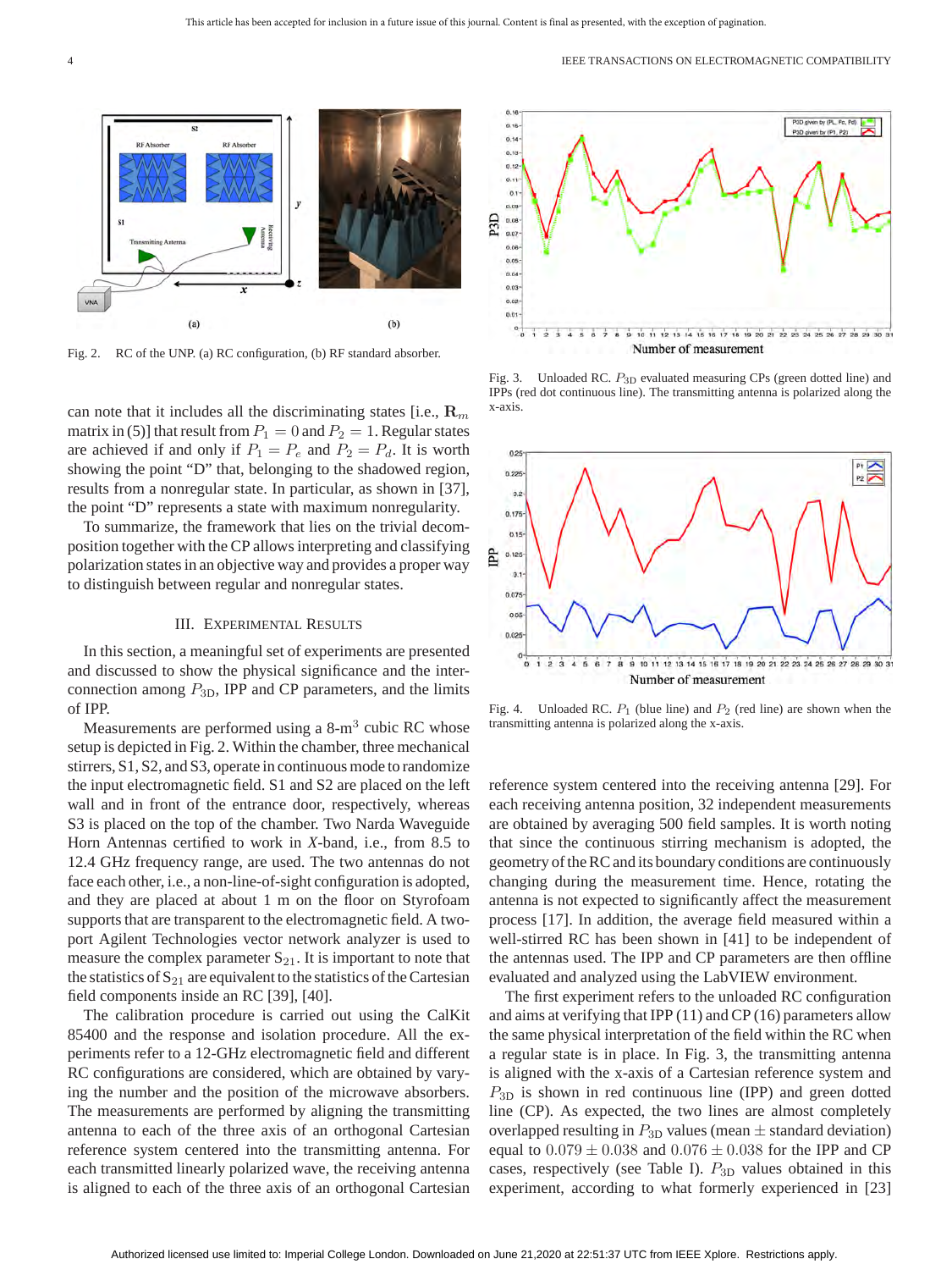MIGLIACCIO *et al.*: COMPONENTS OF PURITY TO DESCRIBE THE POLARIMETRIC STATE OF A 3-D FIELD WITHIN THE RC 5

TABLE I *P*3<sup>D</sup> (MEAN VALUES ± STD) OBTAIN USING IPP AND CP AND RANK OF THE COHERENCY MATRIX **R** RELATED TO DIFFERENT RC CONFIGURATION AND MEASURED WHEN THE TRANSMITTING ANTENNA IS ALIGNED WITH THE X, Y, AND Z AXES

| <b>Transmitted</b><br><b>Polarization</b> | <b>RC</b><br><b>Configuration</b> | $\langle P_{3D} \rangle \pm \sigma_{P_{3D}}$<br>in terms of<br>$(P_e, P_d)$ | $\langle P_{3D} \rangle \pm \sigma_{P_{3D}}$<br>in terms of<br>$(P_1, P_2)$ | Rank of<br>R                |
|-------------------------------------------|-----------------------------------|-----------------------------------------------------------------------------|-----------------------------------------------------------------------------|-----------------------------|
| x                                         | No Abs                            | $0.076 \pm 0.038$                                                           | $0.079 \pm 0.038$                                                           | 3                           |
|                                           | 1 Abs                             | $0.812 + 0.030$                                                             | $0.714 \pm 0.029$                                                           | $\mathcal{P}$               |
|                                           | 2 Abs                             | $0.850 \pm 0.035$                                                           | $0.854 \pm 0.034$                                                           | $\mathcal{D}_{\mathcal{L}}$ |
| y                                         | No Abs                            | $0.134 + 0.052$                                                             | $0.142 + 0.056$                                                             | 3                           |
|                                           | 1 Abs                             | $0.820 + 0.045$                                                             | $0.823 + 0.046$                                                             | $\mathfrak{D}$              |
|                                           | 2 Abs                             | $0.826 \pm 0.048$                                                           | $0.829 \pm 0.051$                                                           | 2                           |
| Z.                                        | No Abs                            | $0.137 \pm 0.035$                                                           | $0.138 \pm 0.038$                                                           | 3                           |
|                                           | 1 Abs                             | $0.580 \pm 0.078$                                                           | $0.432 \pm 0.076$                                                           | 3                           |
|                                           | 2 Abs                             | $0.609 \pm 0.099$                                                           | $0.606 \pm 0.099$                                                           | $\mathfrak{D}$              |

TABLE II CP AND IPP VALUES (MEAN VALUES  $\pm$  STD) RELATED TO DIFFERENT RC CONFIGURATION AND MEASURED WHEN THE TRANSMITTING ANTENNA IS ALIGNED WITH THE X, Y, AND Z AXES

| <b>Transmitted</b><br>Polarization | RC<br>Configuration | $\langle P_l \rangle \pm \sigma_{P_l}$ | $\langle P_c \rangle \pm \sigma_{P_c}$ | $\langle P_d \rangle \pm \sigma_{P_d}$ | $\langle P_e \rangle \pm \sigma_{P_e}$ | $\langle P_1 \rangle \pm \sigma_{P_1}$ | $\langle P_2 \rangle \pm \sigma_{P_2}$ |
|------------------------------------|---------------------|----------------------------------------|----------------------------------------|----------------------------------------|----------------------------------------|----------------------------------------|----------------------------------------|
| $\boldsymbol{x}$                   | No Abs              | $0.079 \pm 0.009$                      | $0.010 + 0.007$                        | $0.135 + 0.008$                        | $0.080 \pm 0.006$                      | $0.055 + 0.006$                        | $0.125 \pm 0.008$                      |
|                                    | 1 Abs               | $0.807 + 0.040$                        | $0.062 + 0.008$                        | $0.962 + 0.006$                        | $0.654 + 0.017$                        | $0.646 \pm 0.055$                      | $0.886 \pm 0.072$                      |
|                                    | 2 Abs               | $0.872 + 0.046$                        | $0.066 + 0.052$                        | $0.975 + 0.010$                        | $0.876 + 0.059$                        | $0.889 \pm 0.045$                      | $0.989 \pm 0.072$                      |
| y                                  | No Abs              | $0.100 + 0.062$                        | $0.085 + 0.038$                        | $0.086 + 0.066$                        | $0.139 + 0.067$                        | $0.069 + 0.034$                        | $0.260 + 0.121$                        |
|                                    | 1 Abs               | $0.782 + 0.060$                        | $0.118 + 0.056$                        | $0.895 + 0.024$                        | $0.803 + 0.095$                        | $0.848 + 0.055$                        | $0.892 + 0.104$                        |
|                                    | 2 Abs               | $0.795 + 0.061$                        | $0.167 + 0.062$                        | $0.856 + 0.049$                        | $0.815 + 0.111$                        | $0.831 + 0.054$                        | $0.972 + 0.094$                        |
| Z.                                 | No Abs              | $0.068 + 0.042$                        | $0.083 + 0.032$                        | $0.167 + 0.095$                        | $0.144 \pm 0.042$                      | $0.070 + 0.033$                        | $0.231 + 0.075$                        |
|                                    | 1 Abs               | $0.353 \pm 0.123$                      | $0.330 \pm 0.077$                      | $0.750 \pm 0.058$                      | $0.506 \pm 0.095$                      | $0.151 \pm 0.065$                      | $0.805 \pm 0.079$                      |
|                                    | 2 Abs               | $0.476 \pm 0.157$                      | $0.155 \pm 0.077$                      | $0.892 \pm 0.056$                      | $0.521 \pm 0.050$                      | $0.551 \pm 0.059$                      | $0.953 \pm 0.075$                      |



Fig. 5. Unloaded RC. *Pl* (dotted black line), *Pc* (blue line), *Pd* (red line), and *P*3<sup>D</sup> (green dotted line) are shown when the transmitting antenna is polarized along the x-axis.

through independent measurements, are compatible with a fully unpolarized 3-D state. This is further confirmed by the analysis of IPP (see Fig. 4), which shows that as expected,  $P_1 < P_2$  and both the parameters result in very low values. In particular, *P*<sup>1</sup> and  $P_2$  values (mean  $\pm$  standard deviations) are  $0.055 \pm 0.006$ and  $0.125 \pm 0.008$ , respectively (see Table II). Hence, a 3-D unpolarized state is in place. The behavior of CP parameters is depicted in Fig. 5 where one can see that they result, as expected, in very low values. In addition, by using *P<sup>e</sup>* (12), one can note that  $P_e \cong P_l \cong P_1$ , i.e.,  $P_c \cong 0$ , whereas  $P_d \cong P_2$ . Hence, the rank-3 **R** matrix represents a 3-D regular state [35]. The mean values  $\pm$  standard deviations of both IPPs and CPs values are listed in Table II. Similar results are obtained when the transmitting antenna is polarized along the y and z axes (see Tables I and II).

Next experiments refer to the RC loaded with absorbers and aim at providing, on one side, an understanding of the difference between IPP and CP parameters; on the other side, they demonstrate that the RC is a very versatile environment that allows generating any polarimetric state, including the nonregular one. Hence, an Emerson and Cuming RF standard absorber block, consisting of 16 conical pieces arranged as a  $4 \times 4$  array, is used [see Fig. 2(b)] to load the RC. The absorber block is placed in the RC corner, in front of the transmitting antenna and about 1 m above the floor [see Fig. 2(a)]. The taper length is about 20 cm.

The second experiment refers to the transmitting antenna polarized along the x-axis.  $P_{3D}$  values evaluated using the IPP and CP parameters are equal to  $0.714 \pm 0.030$  and  $0.812 \pm 0.029$ , respectively (see Table I). The degree of purity increased significantly with respect to the unloaded case witnessing that the absorbers reduce the randomness of the field within the RC. The behavior of  $P_1$  and  $P_2$  is depicted in Fig. 6.  $P_1$  and  $P_2$  values  $(0.646 \pm 0.055$  and  $0.886 \pm 0.072$ , respectively) increased with respect to the unloaded case (see Table II). In particular,  $P_2$  is closer to 1, witnessing that the direction of propagation is practically fixed and well defined. Moreover, **R** is now a rank-2 matrix, witnessing that a 2-D polarization state is in place. Such result is confirmed by CP parameters (see Fig. 7), where  $P_l$  (black curve),  $P_c$  (blue curve), and  $P_d$  (red curve) are shown. Even in this case,  $P_l$  and  $P_d$  increased with respect to the unloaded case, whereas *P<sup>c</sup>* is still negligible. The mean value and the standard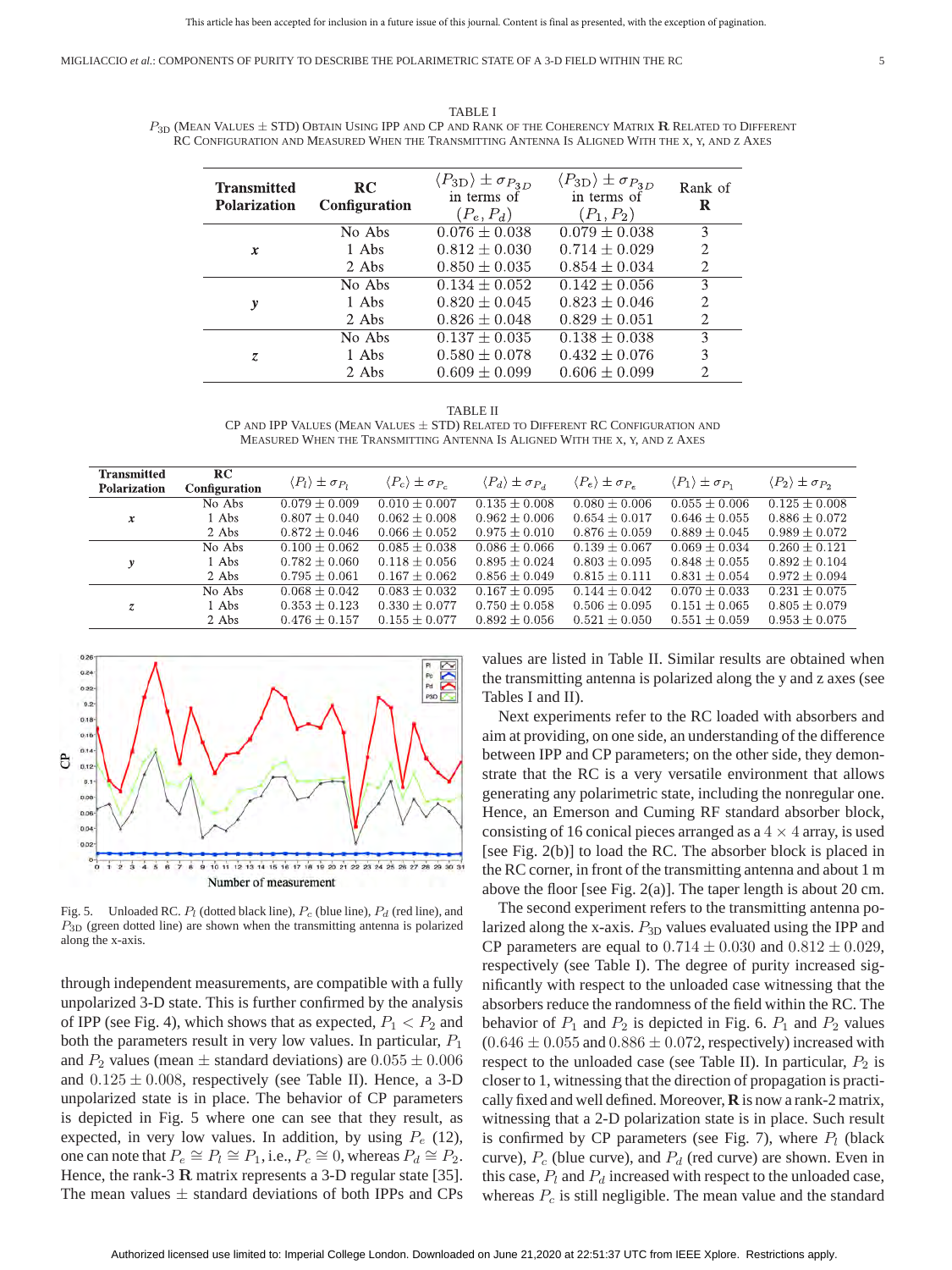

Fig. 6. RC loaded with one piece of absorber. *P*<sup>1</sup> (blue line) and *P*<sup>2</sup> (red line) are shown when the transmitting antenna is polarized along the x-axis.



Fig. 7. RC loaded with one piece of absorber. *Pl* (dotted black line), *Pc* (blue line), *P<sup>d</sup>* (red line), and *P*3<sup>D</sup> (green dotted line) are shown when the transmitting antenna is polarized along the x-axis.

deviation of IPP and CP parameters are listed in Table II. In summary, one can note that  $P_d \cong P_2 \cong 1$ ,  $0 \le P_e \cong P_1 < 1$ , and  $1/2 \leq P_{3D} < 1$ . The field received within the well-stirred RC loaded with one block of absorbers is a 2-D regular polarization state and both IPP and CP parameters still provide the same information. Similar results are obtained when the transmitting antenna is aligned with the y-axis (see Tables I and II).

The third experiment refers to the transmitting antenna polarized along the z-axis.  $P_{3D}$  values evaluated using the IPP and CP parameters are equal to  $0.432 \pm 0.076$  and  $0.580 \pm 0.078$ , respectively (see Table I). It can be noted that  $P_{3D}$  decreased with respect to the previous cases witnessing that a more random configuration is achieved when the transmitting antenna is *z*-polarized. The behavior of  $P_1$  and  $P_2$  is depicted in Fig. 8 (see blue and red continuous lines, respectively). It is worth pointing out that in this case, the IPP parameters do not offer additional information on the polarimetric properties of this electromagnetic field. In fact, as usual,  $0 \le P_1 \le P_2 \le 1$ ; hence, since  $1/2 \leq P_{3D} \leq 1$ , we can only say that a partially polarized wave is in place. However, the polarimetric state can be either 2-D or 3-D.

To further shed light on this ambiguous case, CP parameters are used (see Fig. 9). The mean values of the CP parameters are listed in Table II, which show that  $0 \leq P_d < P_2 \cong 1$  and  $0 \leq P_1 < P_e < 1$ ; in addition, a rank-3 of **R** matrix is obtained.



Fig. 8. RC loaded with one piece of absorber. *P*<sup>1</sup> (blue line) and *P*<sup>2</sup> (red line) are shown when the transmitting antenna is polarized along the z-axis.



Fig. 9. RC loaded with one piece of absorber. *Pl* (dotted black line), *Pc* (blue line),  $P_d$  (red line), and  $P_{3D}$  (green dotted line) are shown when the transmitting antenna is polarized along the z-axis.

Hence, the CP parameters witness that a 3-D nonregular polarization state is achieved.

From a physical view point, the generation of this nonregular state is likely due to the fact that the loaded RC is no longer an isotropic environment. In detail, when the antenna is moved in the azimuth plane (e.g., when the antenna is aligned along the x and y axes), the RC configuration is still isotropic since both the antenna opening and the RF absorber are at the same height.When the antenna points along the *z*-direction, a different scenario is in place since the antenna opening is at a different height with respect to the RF absorber block and it faces to the RC metallic floor. This scenario breaks the RC symmetry resulting in a nonisotropic environment, which allows obtaining 3-D electromagnetic fields whose polarimetric state belongs to the nonregular class.

The last set of measurements is made loading the RC with two RF absorbers. In particular, an additional absorber (of the same type of the previous one) is placed in the RC corner, in front of the receiving antenna and about 1 m above the floor [see Fig. 2(a)]. In this case, CP and IPP mean values confirm the results achieved when only one RF absorber is used, i.e., a partially polarized wave is in place.

When the transmitting antenna is aligned with the x-axis the mean  $P_{3D}$  values obtained using IPP and CP are equal to  $0.850 \pm 0.035$  and  $0.854 \pm 0.034$ , respectively. The mean value and the standard deviation of IPP and CP parameters are listed in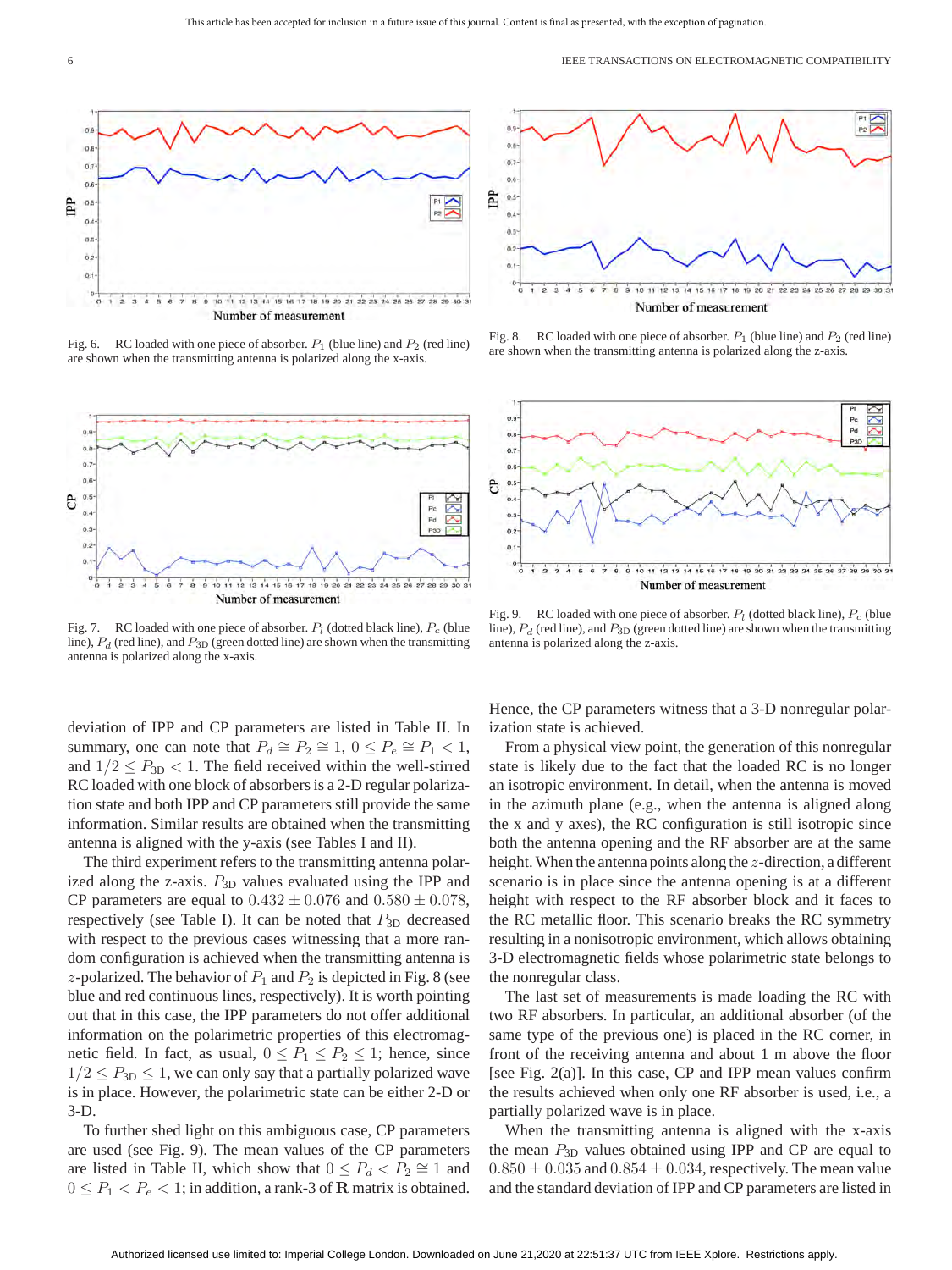Table II. In summary, one can note that  $P_d \cong P_2 \cong 1, 0 \leq P_e \cong$  $P_1$  < 1, and  $1/2 \leq P_{3D}$  < 1. Hence, the polarimetric structure is now a 2-D one [35]. Similar results can be obtained when the transmitting antenna is aligned with the y-axis (see Tables I and II). It is interesting to note that when the antenna is aligned with the z-axis, the mean  $P_d$  value is equal to  $0.892 \pm 0.056$ . Hence,  $P_d \cong P_2 \cong 1$  and  $P_e \cong P_1 \cong 1$  (see Table II). Moreover,  $P_e \cong P_1$  (see Table II). Hence, unlike the previous experiment, in this case, a regular state is obtained and both CP and IPP parameters provide the same information. This result shows that the number and the position of the absorbers significantly affect the polarimetric behavior of the field inside the RC.

### IV. CONCLUSION

In this article, a new set of 3-D polarimetric CP parameters was first presented to the EMC community. The CP decomposition was first experimentally tested in this article where it is proven to be of physical interest. The main outcomes can be summarized as follows.

- 1) The CP decomposition provided a step forward with respect to the IPP decomposition in distinguishing between regular and nonregular states, overcoming the IPP decomposition limits.
- 2) The RC allowed emulating both regular and nonregular states. Nonregular states were associated to loaded RC.
- 3) Nonregular states occurring in the loaded RC were likely connected to the isotropy loss. Hence, the CP decomposition could be used to support more accurate field isotropy testing in the RC.

#### **REFERENCES**

- [1] *Reverberation Chamber Test Method*, IEC Standard 61 000-4-21, International Electronical Commission, Geneva, Switzerland, 2011.
- "TP for 37.976: LTE MIMO OTA test plan for reverberation chamber based methodologies, azimuth systems, bluetest, CTTC," 3rd Generation Partnership Project, Sophia Antipolis, France, Tech. Rep. RAN4 - R4- 111690, 2011.
- [3] A. Sorrentino, F. Nunziata, G. Ferrara, and M. Migliaccio, "Reverberating chamber profile identification," *IET Microw. Antennas Propag.*, vol. 6, no. 13, pp. 1468–1472, 2012.
- [4] M. Á. García-Fernndez, D. Carsenat, and C. Decroze, "Antenna gain and radiation pattern measurements in reverberating chamber using Doppler effect," *IEEE Trans. Antennas Propag.*, vol. 62, no. 10, pp. 5389–5394, Oct. 2014.
- [5] A. Hussain, A. A. Glazunov, B. Einarsson, and P-S. Kildal, "Antenna measurements in reverberation chamber using USRP," *IEEE Trans. Antennas Propag.*, vol. 64, no. 3, pp. 1152–1157, Mar. 2016.
- [6] A. Gifuni *et al.*, "On the evaluation of the shielding effectiveness of an electrically large enclosure," *Adv. Electromagn.*, vol. 1, no. 5, pp. 84–91, 2012.
- [7] C. L. Holloway *et al.*, "Use of reverberation chambers to determine the shielding effectiveness of physically small, electrically large enclosures and cavities," *IEEE Trans. Electromagn. Compat.*, vol. 50, no. 4, pp. 770– 782, Nov. 2008.
- [8] M. Alparone *et al.*, "Hydrogen-based hybrid power unit for light vehicles: Assessment of energy performance and radiated electromagnetic emissions," *IL Nuovo Cimento C*, vol. 41, no. 6, 2018, Art. no. 225.
- [9] K. A. Remley, C. J. Wang, D. F. Williams, J. J. aan den Toorn, and C. L. Holloway, "A significance test for reverberation-chamber measurement uncertainty in total radiated power of wireless devices," *IEEE Trans. Electromagn. Compat.*, vol. 58, no. 1, pp. 207–219, Feb. 2008.
- [10] A. Sorrentino, G. Ferrara, and M. Migliaccio, "Kurtosis index to characterize near LOS conditions in reverberating chambers," *IET Microw. Antennas Propag.*, vol. 7, no. 3, pp. 175–179, 2013.
- [11] C. L. Holloway, H. A. Shah, R. J. Pirk, K. A. Remley, D. A. Hill, and J. Ladbury, "Early time behavior in reverberating chambers and its effect on the relationship between coherence bandwidth, chamber decay time, RMS delay spread, and the chamber buildup time," *IEEE Trans. Electromagn. Compat.*, vol. 54, no. 4, pp. 714–725, Aug. 2012.
- [12] A. Sorrentino, A. Gifuni, G. Ferrara, and M. Migliaccio, "Mode-stirred reverberating chamber autocorrelation function: Model, multifrequency measurements and applications," *IET Sci. Meas. Technol.*, vol. 9, no. 5, pp. 547–554, 2015.
- [13] A. Sorrentino, G. Ferrara, and S. Cappa, "Experimental Rice factor distribution within a reverberating chamber," *IEEE Antennas Wireless Propag. Lett.*, vol. 16, pp. 2911–2914, 2017.
- [14] A. Sorrentino, A. Gifuni, G. Ferrara, and M. Migliaccio, "Mode-stirred reverberating chamber Doppler spectra: Multi-frequency measurements and empirical model," *IET Microw. Antennas Propag.*, vol. 8, no. 15, pp. 1356–1362, 2014.
- [15] Y. El-Saboni, M. K. Magill, G. A. Conway, S. L. Cotton, and W. G. Scanlon, "Measurement of deep tissue implanted antenna efficiency using a reverberation chamber," *IEEE J. Electromagn., RF, Microw. Med. Biol.*, vol. 1, no. 2, pp. 90–97, Dec. 2017.
- [16] R. Serra *et al.*, "Reverberation chambers à la carte: An overview of different mode-stirring techniques," *IEEE Electromagn. Compat. Mag.*, vol. 6, no. 1, pp. 63–78, Jan.–Mar. 2017.
- [17] D. A. Hill, *Electromagnetic Fields in Cavities: Deterministic and Statistical Theories*. New York, NY, USA: IEEE Press, 2009.
- [18] L. R. Arnaut, "Compound exponential distributions for undermoded reverberation chambers," *IEEE Trans. Electromagn. Compat.*, vol. 44, no. 3, pp. 442–457, Aug. 2002.
- [19] L. R. Arnaut, "Copulas, outliers, and rogue states of nonelliptic fields and energy in electromagnetic reverberation," *IEEE Trans. Electromagn. Compat.*, vol. 58, no. 2, pp. 371–384, Apr. 2016.
- [20] P. Roman, "Generalized Stokes parameters for waves with arbitrary form," *IL Nuovo Cimento*, vol. 13, no. 5, pp. 974–982, 1959.
- [21] E.Wolf,*Introduction to the Theory of Coherence and Polarization of Light*. Cambridge, U.K.: Cambridge Univ. Press, 2007.
- [22] A. Luis, "Degree of coherence for vectorial electromagnetic fields as the distance between correlation matrices," *J. Opt. Soc. Amer. A*, vol. 24, no. 4, pp. 1063–1068, 2007.
- [23] M. Migliaccio and G. Ferrara, "A simple polarimetric field characterisation in reverberating chambers," *IET Microw. Antennas Propag.*, vol. 1, no. 5, pp. 1029–1033, 2007.
- [24] J. J. Gil, "Polarimetric characterization of light and media," *Eur. Phys. J. Appl. Phys.*, vol. 40, no. 1, pp. 1–47, 2007.
- [25] M. R. Dennis, "Geometric interpretation of the three-dimensional coherence matrix for non paraxial polarization," *J. Opt. A: Pure Appl. Opt.*, vol. 6, no. 3, pp. S26–S31, 2004.
- [26] J. J. Gil, J. M. Correas, P. A. Melero, and C. Ferreira, "Generalized polarization algebra," *Monografías del Seminario Matemático García de Galdeano*, vol. 31, pp. 161–167, 2004.
- [27] J. J. Gil and I. San José, "3D polarimetric purity," *Opt. Commun.*, vol. 283, no. 22, pp. 4430–4434, 2010.
- [28] I. San José and J. J. Gil, "Invariant indices of polarimetric purity. Generalized indices of purity for  $n \times n$  covariance matrices," *Opt. Commun.*, vol. 284, no. 1, pp. 38–47, 2011.
- [29] M. Migliaccio, J. J. Gil, A. Sorrentino, F. Nunziata, and G. Ferrara, "The polarization purity of the electromagnetic field in a reverberating chamber," *IEEE Trans. Electromagn. Compat.*, vol. 58, no. 3, pp. 694–700, Jun. 2016.
- [30] J. J. Gil, "Interpretation of the coherency matrix for three-dimensional polarization states," *Phys. Rev. A*, vol. 90, no. 4, pp. 1–11, 2014.
- [31] C. Brosseau, "Evolution of the Stokes parameters in optically anisotropic media," *Opt. Lett.*, vol. 20, no. 11, pp. 1221–1223, Jun. 1995.
- [32] J. J. Gil, "Intrinsic Stokes parameters for 3D and 2D polarization states," *J. Eur. Opt. Soc.*, vol. 10, pp. 15054–15058, 2015.
- [33] J. J. Gil and R. Ossikovski, *Polarized Light and the Mueller Matrix Approach*. Boca Raton, FL, USA: CRC Press, 2016.
- [34] J.J. Gil, "Components of purity of a three-dimensional polarization state," *J. Opt. Soc. Amer. A*, vol. 33, no. 1, pp. 40–43, 2016.
- [35] J. J. Gil, A. T. Friberg, T. Setälä and I. San José, "Structure of polarimetric purity of three-dimensional polarization states," *Phys. Rev. A*, vol. 95, no. 5, pp. 1–10, 2017.
- [36] J. J. Gil, A. Norrman, A. T. Friberg, and T. Setälä, "Polarimetric purity and the concept of degree of polarization," *Phys. Rev. A*, vol. 97, no. 2, 2018, Art. no. 023838.
- [37] J. J. Gil, A. Norman, A. T. Friberg, and T. Setl, "Nonregularity of threedimensional polarization states," *Opt. Lett.*, vol. 43, no. 19, pp. 4611–4614, 2018.